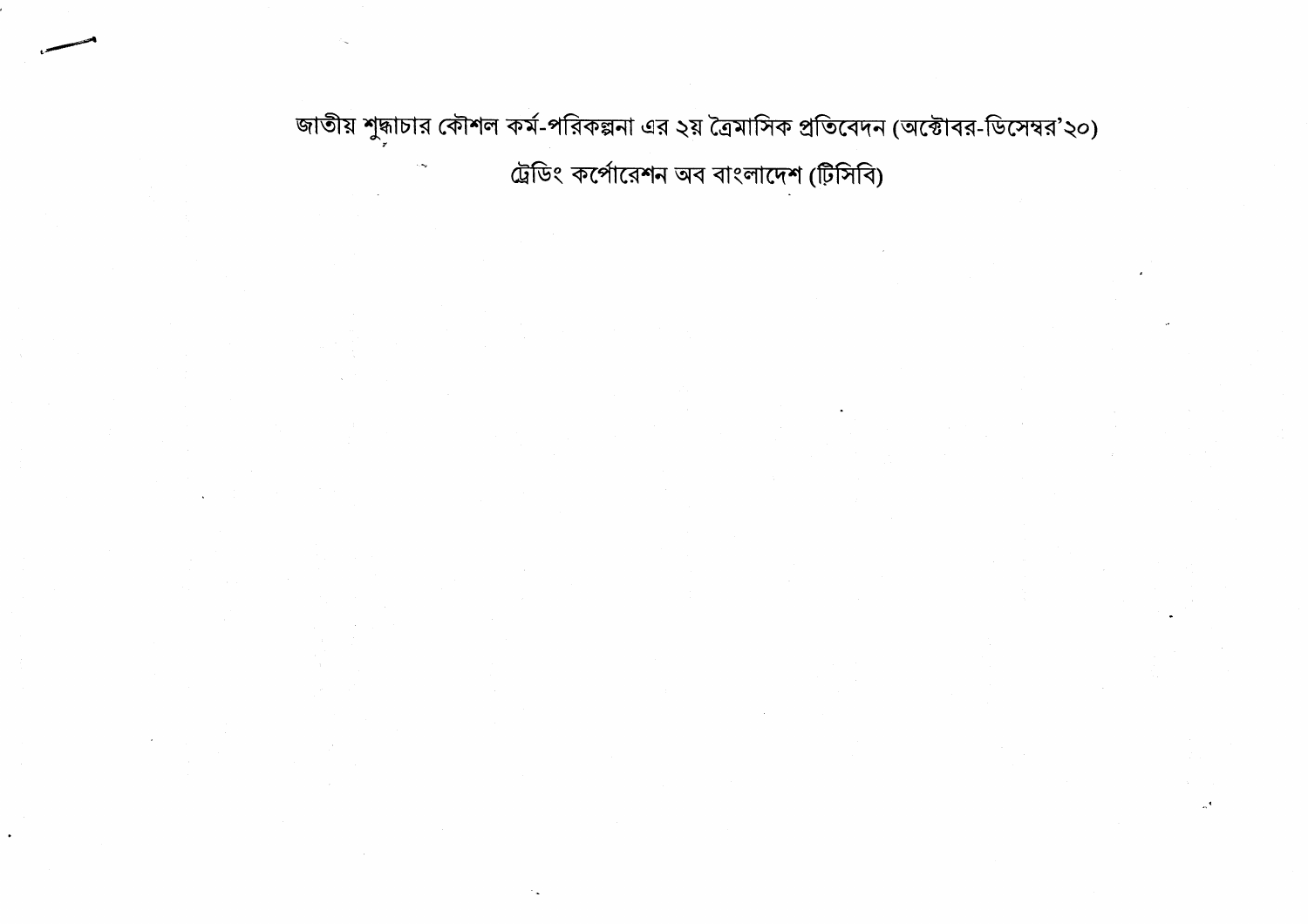## জাতীয় শুদ্ধাচার কৌশল কর্ম-পরিকল্পনা ২য় ত্রৈমাসিক প্রতিবেদন (অক্টোবর-ডিসেম্বর'২০) ।<br>দপ্তর/সংস্থার নাম- টেডিং কর্পোবেশন অব বাংলাদেশ (টিসিবি)।

| কার্যক্রমের নাম                                                                                                                        | কৰ্মসম্পাদন    | সূচকের               | একক    | $\eta$ וצטון דוויינטן דוויסיד באונגעוויסיד באפרי<br>বাস্তবায়নের | ২০২০-২০২১    |               |                          | ৰান্তবায়ন অগ্ৰগতি পরিবীক্ষণ, ২০২০-২০২১ |                       |                |               |        | মন্তব্য                   |
|----------------------------------------------------------------------------------------------------------------------------------------|----------------|----------------------|--------|------------------------------------------------------------------|--------------|---------------|--------------------------|-----------------------------------------|-----------------------|----------------|---------------|--------|---------------------------|
|                                                                                                                                        | সূচক           | মান                  |        | দায়িতপ্ৰাপ্ত                                                    | অর্থবছরের    | লক্ষ্যমাত্ৰা/ | ১ম                       | ২য়                                     | ৩য়                   | 8 <sup>3</sup> | মোট           | অৰ্জিত |                           |
|                                                                                                                                        |                |                      |        | ব্যক্তি/পদ                                                       | লক্ষ্যমাত্ৰা | অৰ্জন         | কোয়ার্টার               | কোয়ার্টার                              | কোয়ার্টার            | কোয়ার্টার     | অৰ্জন         | মান    |                           |
| $\Delta$                                                                                                                               | $\lambda$      | ৩                    | 8      | ¢                                                                | J            | ٩             | $\overline{\cdot}$       | ৯                                       | 50                    | 55             | $\mathcal{L}$ | 50     | 58                        |
| ১. প্রাতিষ্ঠানিক ব্যবস্থা.<br>.                                                                                                        |                | $\ldots$             |        |                                                                  |              |               |                          |                                         |                       |                |               |        |                           |
| ১.১ নৈতিকতা কমিটির সভা                                                                                                                 | অনুষ্ঠিত সভা   | 8                    | সংখ্যা | পিএস টু                                                          | 8            | লক্ষ্যমাত্ৰা  | $\mathcal{L}$            | $\Delta$                                | $\mathcal{L}$         | $\Delta$       |               |        |                           |
|                                                                                                                                        |                |                      |        | চেয়ারম্যান                                                      |              | অৰ্জন         | $\Delta$                 | $\Delta$                                |                       |                |               |        |                           |
| ১.২ নৈতিকতা কমিটির সভার সিদ্ধান্ত                                                                                                      | বান্তবায়িত    | 8                    | %      | সকল শাখা                                                         | ১০০          | লক্ষ্যমাত্ৰা  | ১০০                      | ১০০                                     | ১০০                   | ১০০            |               |        |                           |
| বাস্তবায়ন                                                                                                                             | সিদ্ধান্ত      |                      |        |                                                                  |              | অৰ্জন         | 500                      | ১০০                                     |                       |                |               |        |                           |
| $\lambda$ . দক্ষতা ও নৈতিকতার উন্নয়ন $\dots\dots\dots\dots\dots$                                                                      |                | ……ა                  |        |                                                                  |              |               |                          |                                         |                       |                |               |        |                           |
| ২.১ সুশাসন প্রতিষ্ঠার নিমিত্ত                                                                                                          | অনুষ্ঠিত সভা   | $\lambda$            | সংখ্যা | সিএমএস                                                           | ×.           | লক্ষ্যমাত্ৰা  | $\overline{\phantom{a}}$ | S.                                      | $\overline{a}$        | $\mathcal{L}$  |               |        |                           |
| অংশীজনের (stakeholders)                                                                                                                |                |                      |        | ও বিওবি                                                          |              | অৰ্জন         | Ź.                       | $\Delta$                                |                       |                |               |        |                           |
| অংশগ্ৰহণে সভা                                                                                                                          |                |                      |        | শাখা                                                             |              |               |                          |                                         |                       |                |               |        |                           |
| ২.২ অংশীজনের অংশগ্রহণে সভার                                                                                                            | বাস্তবায়িত    | $\ddot{\mathbf{z}}$  | $\%$   | সকল শাখা                                                         | ১০০          | লক্ষ্যমাত্ৰা  |                          |                                         | QΟ                    | QΟ             |               |        |                           |
| সিদ্ধান্ত বান্তবায়ন                                                                                                                   | সিদ্ধান্ত      |                      |        |                                                                  |              | অৰ্জন         | <b>CQ</b>                |                                         |                       |                |               |        |                           |
| ২.৩ কর্মকর্তা-কর্মচারীদের অংশগ্রহণে                                                                                                    | প্ৰশিক্ষণাৰ্থী | $\circ$              | সংখ্যা | প্ৰশাসন                                                          | đο           | লক্ষ্যমাত্ৰা  | ২০                       | 2¢                                      | 5¢                    | $\bullet$ .    |               |        |                           |
| চাকরি সংক্রান্ত বিভিন্ন প্রশিক্ষণ                                                                                                      |                |                      |        | শাখা                                                             |              | অৰ্জন         |                          | 80                                      |                       |                |               |        |                           |
| আয়োজন                                                                                                                                 |                |                      |        |                                                                  |              |               |                          |                                         |                       |                |               |        |                           |
| ২.৪ কর্মকর্তা-কর্মচারীদের অংশগ্রহণে                                                                                                    | প্ৰশিক্ষণাৰ্থী | ৩                    | সংখ্যা | প্ৰশাসন                                                          | QΟ           | লক্ষ্যমাত্ৰা  | ২০                       | <b>SG</b>                               | 5¢                    | $\blacksquare$ |               |        |                           |
| সুশাসন সংক্রান্ত প্রশিক্ষণ আয়োজন                                                                                                      |                |                      |        | শাখা                                                             |              | অৰ্জন         |                          | 80                                      |                       |                |               |        |                           |
| ৩. শুদ্ধাচার প্রতিষ্ঠায় সহায়ক আইন/বিধি/নীতিমালা/ম্যানুয়েল ও প্রজ্ঞাপন/পরিপত্র-এর বান্তবায়ন এবং প্রযোজ্য ক্ষেত্রে খসড়া প্রণয়ন  ১০ |                |                      |        |                                                                  |              |               |                          |                                         |                       |                |               |        |                           |
| ৩.১ সংশোধনকৃত প্ৰশাসনিক ও                                                                                                              | অনুমোদনকৃত     | ¢                    | তারিখ  | প্ৰশাসন                                                          | ১৫.০২.২১     | লক্ষ্যমাত্ৰা  |                          | $\overline{a}$                          | 30.02.35              | $\blacksquare$ |               |        |                           |
| আৰ্থিক ক্ষমতা পৰ্ষদকৃত অনুমোদিত                                                                                                        |                |                      |        | শাখা                                                             |              | অৰ্জন         | $\overline{a}$           |                                         |                       |                |               |        |                           |
| ৩.২ ট্রেডিং কর্পোরেশন অব                                                                                                               | অনুবাদকৃত      | ¢                    | তারিখ  | প্ৰশাসন                                                          | ২৫.০৬.২১     | লক্ষ্যমাত্ৰা  | $\mathbf{r}$             | $\blacksquare$                          | $\blacksquare$        | ২৫.০৬.২১       |               |        |                           |
| বাংলাদেশ আদেশ ৬৮/১৯৭২ এর                                                                                                               |                |                      |        | শাখা                                                             |              | অৰ্জন         | $\overline{a}$           |                                         |                       |                |               |        |                           |
| বাংলা অনুবাদ মন্ত্রণালয়ে প্রেরণ                                                                                                       |                |                      |        |                                                                  |              |               |                          |                                         |                       |                |               |        |                           |
|                                                                                                                                        |                |                      |        |                                                                  |              |               |                          |                                         |                       |                |               |        |                           |
| ৪.১ সেবা সংক্রান্ত টোল ফ্রি নস্বরসমূহ                                                                                                  | তথ্য বাতায়নে  | $\mathbf{r}$         | তারিখ  | দায়িত প্ৰাপ্ত                                                   | ৩১.০৮.২০     | লক্ষ্যমাত্ৰা  | ৩১.০৮.২০                 | $\bullet$                               | $\tilde{\phantom{a}}$ | $\blacksquare$ |               |        |                           |
| স্ব স্ব তথ্য বাতায়নে দৃশ্যমানকরণ                                                                                                      | দৃশ্যমানকৃত    |                      |        | প্রোগ্রামার /                                                    |              | অৰ্জন         | ৩১.০৮.২০                 | $\blacksquare$                          |                       |                |               |        |                           |
| ৪.২ স্ব স্ব ওয়েবসাইটে শুদ্ধাচার                                                                                                       | সেবাবক্স       | $\ddot{\mathcal{L}}$ | তারিখ  | দায়িত প্ৰাপ্ত                                                   | ২৯.০৯.২০     | লক্ষ্যমাত্ৰা  | ২৯.০৯.২০                 | ৩০.১২.২০                                | ৩০.০৩.২১              | ২৯.০৬.২১       |               |        |                           |
| সেবাবক্স হালনাগাদকরণ                                                                                                                   | হালনাগাদকৃত    |                      |        | প্রোগ্রামার                                                      | ৩০.১২.২০     | অৰ্জন         | ২৯.০৯.২০                 | ৩০.১২.২০                                |                       |                |               |        |                           |
|                                                                                                                                        |                |                      |        |                                                                  | 00.00.35     |               |                          |                                         |                       |                |               |        |                           |
|                                                                                                                                        |                |                      |        |                                                                  | ২৯.০৬.২১     |               |                          |                                         |                       |                |               |        |                           |
| ৪.৩ স্ব স্ব ওয়েবসাইটে তথ্য অধিকার                                                                                                     | সেবাবক্স       | ÷.                   | তারিখ  | দায়িত প্ৰাপ্ত                                                   | ২৯.০৯.২০     | লক্ষ্যমাত্ৰা  | ২৯.০৯.২০                 | ৩০.১২.২০                                | ৩০.০৩.২১              | ২৯.০৬.২১       |               |        |                           |
| সেবাবক্স হালনাগাদকরণ                                                                                                                   | হালনাগাদকৃত    |                      |        | প্রোগ্রামার                                                      | ৩০.১২.২০     | অৰ্জন         | ২৯.০৯.২০                 | ৩০.১২.২০                                |                       |                |               |        | $\mathbf{A}^{\mathbf{C}}$ |
|                                                                                                                                        |                |                      |        |                                                                  | ৩০.০৩.২১     |               |                          |                                         |                       |                |               |        |                           |
|                                                                                                                                        |                |                      |        |                                                                  | ২৯.০৬.২১     |               |                          |                                         |                       |                |               |        |                           |

 $\sqrt{2}$ 

Frances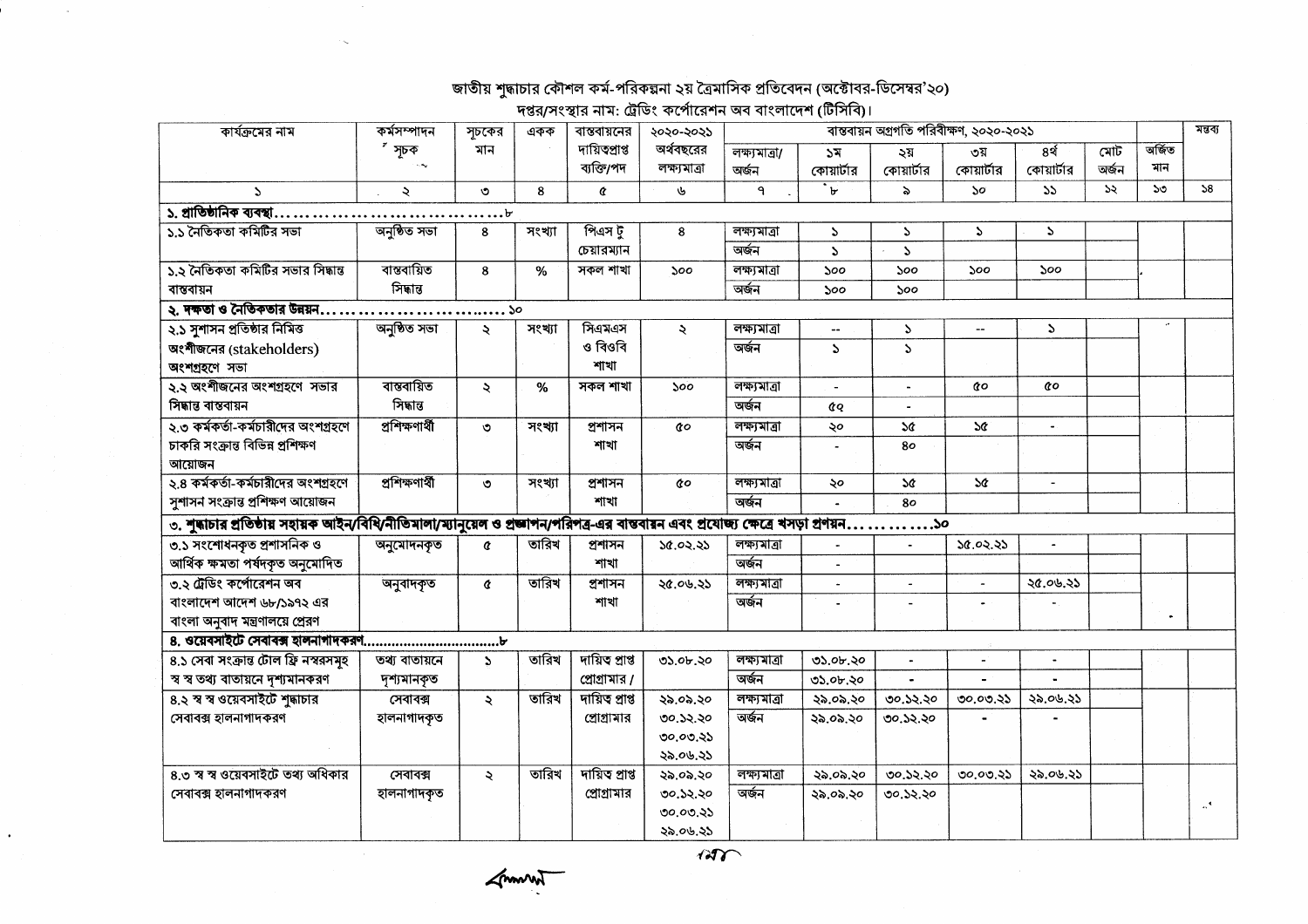| কার্যক্রমের নাম                                                                                     | কৰ্মসম্পাদন               | সূচকের              | একক    | বান্তবায়নের   | ২০২০-২০২১    | বান্তবায়ন অগ্রগতি পরিবীক্ষণ, ২০২০-২০২১ |                       |                       |                       |                             |       |              | মন্তব্য       |
|-----------------------------------------------------------------------------------------------------|---------------------------|---------------------|--------|----------------|--------------|-----------------------------------------|-----------------------|-----------------------|-----------------------|-----------------------------|-------|--------------|---------------|
|                                                                                                     | সূচক                      | মান                 |        | দায়িত্প্ৰাপ্ত | অর্থবছরের    | লক্ষ্যমাত্ৰা/                           | ১ম                    | ২য়                   | ৩য়                   | 8र्थ                        | মোট   | অৰ্জিত       |               |
|                                                                                                     |                           |                     |        | ব্যক্তি/পদ     | লক্ষ্যমাত্ৰা | অৰ্জন                                   | কোয়ার্টার            | কোয়ার্টার            | কোয়ার্টার            | কোয়ার্টার                  | অৰ্জন | মান          |               |
| $\mathbf{S}$                                                                                        | $\mathbf{r} = \mathbf{Q}$ | $\circ$             | 8      | $\alpha$       | ىل           | $\mathbf{q}$                            | Ъ                     | ৯                     | $50^{\circ}$          | 55                          | 55    | $50^{\circ}$ | 58            |
| 8.8 স্ব স্ব ওয়েবসাইটের অভিযোগ                                                                      | ওয়েবসাইন্ট               | $\ddot{\mathbf{z}}$ | তারিখ  | দায়িত প্ৰাপ্ত | ২৯ ০৯.২০     | লক্ষ্যমাত্ৰা                            | ২৯.০৯.২০              | ৩০.১২.২০              | 00.00.85              | ২৯.০৬.২১                    |       |              |               |
| প্রতিকার ব্যবস্থা (GRS) সেবাবক্স                                                                    | হালনাগাদকৃত               |                     |        | প্রোগ্রামার    | ৩০.১২.২০     | অৰ্জন                                   | ২৯.০৯.২০              | ৩০.১২.২০              |                       |                             |       |              |               |
| হালনাগাদকরণ                                                                                         |                           |                     |        |                | ৩০.০৩.২১     |                                         |                       |                       |                       |                             |       |              |               |
|                                                                                                     |                           |                     |        |                | ২৯.০৬.২১     |                                         |                       |                       |                       |                             |       |              |               |
| 8.৫ স্বপ্রণোদিতভাবে প্রকাশযোগ্য                                                                     | হালনাগাদকৃত               | $\mathbf{A}$        | তারিখ  | সকল শাখা       | ২৯.০৯.২০     | লক্ষ্যমাত্ৰা                            | ২৯.০৯.২০              | ৩০.১২.২০              | 00.00.85              | ২৯.০৬.২১                    |       |              |               |
| তথ্য হালনাগাদ করে ওয়েবসাইটে                                                                        | নিৰ্দেশিকা                |                     |        |                | ৩০.১২.২০     | অৰ্জন                                   | ২৯.০৯.২০              | 00.32.30              |                       |                             |       |              |               |
| প্ৰকাশ                                                                                              | ওয়েবসাইটে                |                     |        |                | 00.00.35     |                                         |                       |                       |                       |                             |       |              |               |
|                                                                                                     | প্ৰকাশিত                  |                     |        |                | ২৯.০৬.২১     |                                         |                       |                       |                       |                             |       |              |               |
| $\alpha$ . সুশাসন প্রতিষ্ঠা $\ldots \ldots \ldots \ldots \ldots \ldots \ldots \ldots \ldots \ldots$ |                           |                     |        |                |              |                                         |                       |                       |                       |                             |       | $\cdot$      |               |
| ৫.১ উত্তম চর্চার তালিকা প্রণয়ন করে                                                                 | উত্তম চৰ্চার              | $\circ$             | তারিখ  | সচিব           | ৩০.০৪.২১     | লক্ষ্যমাত্ৰা                            | $\tilde{\phantom{a}}$ | $\tilde{\phantom{a}}$ | $\overline{a}$        | ৩০.০৪.২১                    |       |              |               |
| স্ব স্ব মন্ত্রণালয়/বিভাগে প্রেরণ                                                                   | তালিকা প্ৰেরিত            |                     |        |                |              | অৰ্জন                                   |                       |                       |                       |                             |       |              |               |
| ৫.২ অনলাইন সিস্টেমে অভিযোগ                                                                          | অভিযোগ                    | $\circ$             | $\%$   | সচিব           | 500%         | লক্ষ্যমাত্ৰা                            | ১০০                   | $\infty$              | 500                   | $\mathcal{S}^{\mathcal{O}}$ |       |              |               |
| নিষ্পত্তিকরণ                                                                                        | নিপত্তিকৃত                |                     |        |                |              | অৰ্জন                                   | ১০০                   | 500                   |                       |                             |       |              |               |
|                                                                                                     |                           |                     |        |                |              |                                         |                       |                       |                       |                             |       |              |               |
| ৬.১ প্রকল্পের বার্ষিক ক্রয় পরিকল্পনা                                                               | অনুমোদিত ক্ৰয়            | $\lambda$           | তারিখ  | বাণিজ্য        | ৩১.০৮.২০     | লক্ষমাত্ৰা                              | ৩১.০৮.২০              | $\ddot{\phantom{a}}$  | $\tilde{\phantom{a}}$ | $\blacksquare$              |       |              |               |
| অনুমোদন                                                                                             | পরিকল্পনা                 |                     |        | মন্ত্ৰণালয়    |              | অৰ্জন                                   | ৩১.০৮.২০              | $\sim$                |                       |                             |       |              |               |
| ৬.২ প্রকল্পের বাস্তবায়ন অগ্রগতি                                                                    | দাখিলকৃত                  | Ŕ.                  | সংখ্যা | প্ৰকল্প        | 8            | লক্ষ্যমাত্ৰা                            | S.                    | Z.                    | $\mathbf{v}$          |                             |       |              |               |
| পরিদর্শন্য পরিবীক্ষণ                                                                                | প্ৰতিবেদন                 |                     |        | পরিচালক        |              | অৰ্জন                                   |                       |                       |                       | $\mathcal{L}$               |       |              |               |
| ৬.৩ প্রকল্প পরিদর্শন/পরিবীক্ষণ                                                                      | বাস্তবায়নের হার          | $\ddot{\mathbf{z}}$ | %      | প্ৰকল্প        |              |                                         |                       |                       |                       |                             |       |              |               |
| প্রতিবেদনের সুপারিশ বান্তবায়ন                                                                      |                           |                     |        | পরিচালক        | ১০০          | লক্ষ্যমাত্ৰা<br>অৰ্জন                   | ১০০                   | ১০০                   | ১০০                   | 500                         |       |              |               |
|                                                                                                     |                           |                     |        |                |              |                                         |                       | $\overline{a}$        |                       |                             |       |              |               |
| ৭.১ পিপিএ ২০০৬-এর ধারা ১১(২) ও                                                                      | ক্রয়-পরিকল্পনা           |                     | তারিখ  |                |              |                                         |                       |                       |                       |                             |       |              |               |
| পিপিআর ২০০৮-এর বিধি ১৬(৬)                                                                           | ওয়েবসাইটে                | ৩                   |        | দায়িত প্ৰাপ্ত | ৩೦,೦೬,২೦     | লক্ষ্যমাত্ৰা                            | ৩೦,೦೩,২೦              | $\blacksquare$        | $\tilde{\phantom{a}}$ | 56.08.35                    |       |              |               |
| অনুযায়ী ২০২০-২১ অর্থ বছরের ক্রয়-                                                                  | প্ৰকাশিত                  |                     |        | প্রোগ্রামার    | 30.08.35     | অৰ্জন                                   | ৩೦.೦೩.২೦              |                       |                       |                             |       |              |               |
| পরিকল্পনা ওয়েবসাইটে প্রকাশ                                                                         |                           |                     |        |                |              |                                         |                       |                       |                       |                             |       |              |               |
| ৭.২ ই-টেন্ডারের মাধ্যমে ক্রয় কার্য                                                                 | ই-টেন্ডারে ক্রয়          |                     |        |                |              |                                         |                       |                       |                       |                             |       |              |               |
| সম্পাদন                                                                                             |                           | 8                   | $\%$   | সকল শাখা       | đο           | লক্ষ্যমাত্ৰা                            | ২০                    | ১০                    | ১০                    | <b>So</b>                   |       |              |               |
|                                                                                                     | সম্পন্ন                   |                     |        |                |              | অৰ্জন                                   | $\blacksquare$        | $0.01\%$              |                       |                             |       |              |               |
| ৮. ম্বচ্ছতা ও জবাবদিহি শক্তিশালীকরণ                                                                 |                           | $8$ $\ldots$        |        |                |              |                                         |                       |                       |                       |                             |       |              |               |
| ৮.১ স্ব স্ব সেবা প্ৰদান প্ৰতিশ্ৰুতি                                                                 | সেবা প্ৰদান               | ৩                   | তারিখ  | এনআইএস         | ৩০.০৯.২০     | লক্ষ্যমাত্ৰা                            | ৩০.০৯.২০              | ২০.১২.২০              | ১৬.০৩.২১              | ২০.০৫.২১                    |       |              |               |
| (সিটিজেনস চার্টার) প্রণয়ন ও                                                                        | প্ৰতিশ্ৰুতি প্ৰণীত        |                     |        | কমিটি          | ২০.১২.২০     | অৰ্জন                                   | ৩০.০৯.২০              | ২০.১২.২০              |                       |                             |       |              |               |
| বান্তবায়ন                                                                                          | ও বান্তবায়িত             |                     |        |                | ১৬.০৩.২১     |                                         |                       |                       |                       |                             |       |              |               |
|                                                                                                     |                           |                     |        |                | ২০.০৫.২১     |                                         |                       |                       |                       |                             |       |              |               |
| ৮.২ শাখা/অধিশাখা এবং অধীনস্থ                                                                        | পরিদর্শন                  | $\ddot{\mathbf{z}}$ | সংখ্যা | সকল শাখা       | ১২           | লক্ষ্যমাত্ৰা                            | ৩                     | $\circ$               | O                     | $\circ$                     |       |              |               |
| কাৰ্যালয় পরিদর্শন                                                                                  | সম্পন্ন                   |                     |        |                |              |                                         |                       |                       |                       |                             |       |              | $\mathcal{A}$ |
|                                                                                                     |                           |                     |        |                |              | অৰ্জন                                   | ৩                     | ৩                     |                       |                             |       |              |               |

 $\measuredangle$ mant

 $\bullet$ 

 $\overline{AB}$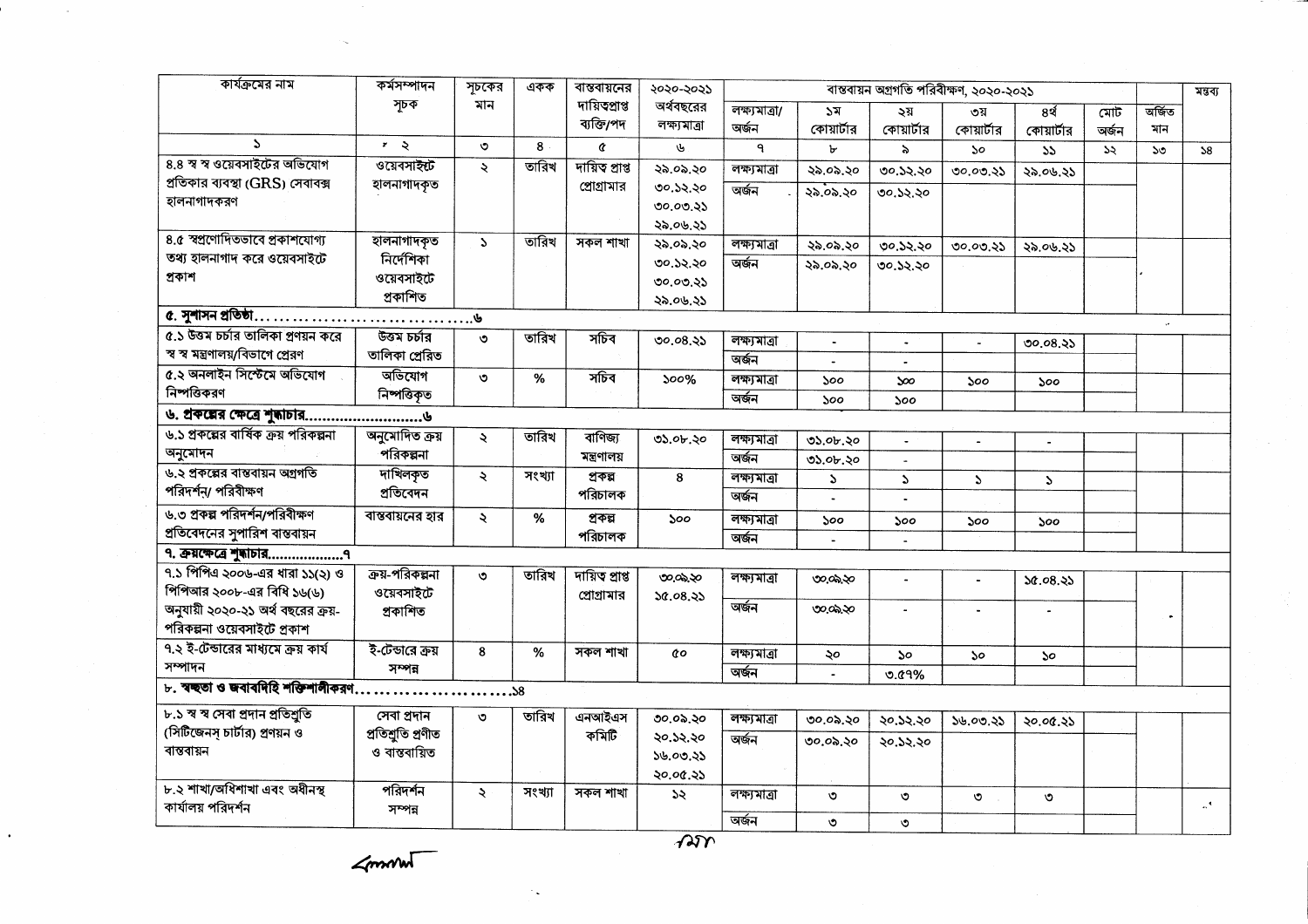| কার্যক্রমের নাম                                                          | কৰ্মসম্পাদন      | সূচকের              | একক    | বান্তবায়নের   | ২০২০-২০২১     | বাস্তবায়ন অগ্রগতি পরিবীক্ষণ, ২০২০-২০২১ |                             |                   |                |                |       |           | মন্তব্য                   |
|--------------------------------------------------------------------------|------------------|---------------------|--------|----------------|---------------|-----------------------------------------|-----------------------------|-------------------|----------------|----------------|-------|-----------|---------------------------|
|                                                                          | সূচক             | মান                 |        | দায়িত্প্ৰাপ্ত | অর্থবছরের     | লক্ষ্যমাত্ৰা/                           | ১ম                          | ২য়               | ৩য়            | 8र्थ           | মোট   | অৰ্জিত    |                           |
|                                                                          |                  |                     |        | ব্যক্তি/পদ     | লক্ষ্যমাত্ৰা  | অৰ্জন                                   | কোয়ার্টার                  | কোয়ার্টার        | কোয়ার্টার     | কোয়ার্টার     | অৰ্জন | মান       |                           |
| $\Delta$                                                                 | $\ddot{\sim}$    | ৩                   | 8      | ¢              | ৬             | ٩                                       | ৮                           | $\lambda$         | <b>So</b>      | 55             | ১২    | 50        | 58                        |
| ৮.৩ শাখা/অধিশাখা এবং অধীনস্থ                                             | পরিদর্শন         | $\ddot{\sim}$       | %      | সকল শাখা       | ১০০           | লক্ষ্যমাত্ৰা                            | 500                         | 500               | 500            | 500            |       |           |                           |
| কার্যালয় পরিদর্শন প্রতিবেদনের                                           | প্রতিবেদনের      |                     |        |                |               | অৰ্জন                                   | $\mathcal{S}^{\mathcal{O}}$ | 500               |                |                |       |           |                           |
| সুপারিশ বান্তবায়ন                                                       | সুপারিশ          |                     |        |                |               |                                         |                             |                   |                |                |       |           |                           |
|                                                                          | বান্তবায়িত      |                     |        |                |               |                                         |                             |                   |                |                |       |           |                           |
| ৮.৪ সচিবালয় নির্দেশমালা ২০১৪                                            | নথি শ্ৰেণি       | $\ddot{\sim}$       | %      | সকল শাখা       | 500           | লক্ষ্যমাত্ৰা                            | ২৫                          | ২৫                | ২৫             | ২৫             |       |           |                           |
| অনুযায়ী নথির শ্রেণি বিন্যাসকরণ                                          | বিন্যাসকৃত       |                     |        |                |               | অৰ্জন                                   | ২৫                          | ২৫                |                |                |       |           |                           |
| ৮.৫ শ্রেণি বিন্যাসকৃত নথি বিনষ্টকরণ                                      | নথি বিনষ্টিকত    | ₹                   | $\%$   | সকল শাখা       | 500           | লক্ষ্যমাত্ৰা                            | ২৫                          | ২৫                | ২৫             | ২৫             |       |           |                           |
|                                                                          |                  |                     |        |                |               | অৰ্জন                                   |                             | đο                |                |                |       |           |                           |
| ৮.৬ প্রাতিষ্ঠানিক গণশুনানী আয়োজন                                        | প্রাতিষ্ঠানিক    | ৩                   | সংখ্যা | প্ৰশাসন        | $\mathbf{v}$  | লক্ষ্যমাত্ৰা                            | $\tilde{\phantom{a}}$       | $\mathcal{L}$     |                |                |       | ò.        |                           |
|                                                                          | গণশুনানী         |                     |        | শাখা           |               | অৰ্জন                                   |                             | P.                |                |                |       |           |                           |
|                                                                          | আয়োজিত          |                     |        |                |               |                                         |                             |                   |                |                |       |           |                           |
| ৯. শুদ্ধাচার সংশ্লিষ্ট এবং দুর্নীতি প্রতিরোধে সহায়ক অন্যান্য কার্যক্রম. |                  |                     |        | $x_{i}$ .      |               |                                         |                             |                   |                |                |       |           |                           |
| ৯.১ কর্মকর্তা/কর্মচারীদের শুদ্ধাচার                                      | প্ৰশিক্ষণ        | ৩                   | সংখ্যা | প্ৰশাসন        | ২০            | লক্ষ্যমাত্ৰা                            | ১০                          | ১০                | $\overline{a}$ | $\blacksquare$ |       |           |                           |
| প্রশিক্ষণের আয়োজন করা                                                   | আয়োজিত          |                     |        | শাখা           |               | অৰ্জন                                   |                             | 80                |                |                |       |           |                           |
|                                                                          |                  |                     |        |                |               |                                         |                             |                   |                |                |       |           |                           |
| ৯.২ বছরে ২ বার টিসিবি'র সকল                                              | বাস্তব যাচাই     | ৩                   | সংখ্যা | সিএমএস         | $\ddot{\sim}$ | লক্ষ্যমাত্ৰা                            | P.                          | $\omega^{\prime}$ | $\Delta$       | $\blacksquare$ |       |           |                           |
| গুদামের মালামাল বাস্তব যাচাই                                             | বান্তবায়ন       |                     |        | ও বিওবি        |               | অৰ্জন                                   | $\mathbf{r}$                | $\blacksquare$    |                |                |       |           |                           |
|                                                                          |                  |                     |        | শাখা           |               |                                         |                             |                   |                |                |       |           |                           |
| ৯.৩ পণ্য বিক্রিয়ের ক্ষেত্রে ডিজিটাল                                     | মনিটরিং          | ত                   | সংখ্যা | বাজার তথ্য     | $\mathcal{A}$ | লক্ষ্যমাত্ৰা                            | $\circ$                     | ৩                 | $\circ$        | $\circ$        |       |           |                           |
| মনিটরিং                                                                  | বান্তবায়ন       |                     |        | শাখা           |               | অৰ্জন                                   | ৩                           | $\circ$           |                |                |       |           |                           |
| ৯.৪ ডিলারদের নিকট পণ্য বরাদ্দের                                          | তথ্য প্ৰেরণ      | $\circ$             | সংখ্যা | সিএমএস         | 55            | লক্ষ্যমাত্ৰা                            | $\circ$                     | $\circ$           | ৩              | ৩              |       |           |                           |
| তথ্য নিয়মিত জেলা প্রশাসকের নিকট                                         |                  |                     |        | ও বিওবি        |               | অৰ্জন                                   | $\circ$                     | $\circ$           |                |                |       |           |                           |
| প্ৰেরণ                                                                   |                  |                     |        | শাখা           |               |                                         |                             |                   |                |                |       |           |                           |
| ৯.৫ ডিলারদের ডেটাবেইজ                                                    | হালনাগাদকৃত      | $\circ$             | তারিখ  | সিএমএস         | 05.52.20      | লক্ষ্যমাত্ৰা                            | ä,                          | 05.52.20          | $\blacksquare$ | $\bullet$      |       | $\bullet$ |                           |
| হালনাগাদকরণ ও ওয়েবসাইটে প্রকাশ                                          |                  |                     |        | ও বিওবি        |               | অৰ্জন                                   |                             | 05.52.20          |                |                |       |           |                           |
|                                                                          |                  |                     |        | শাখা           |               |                                         |                             |                   |                |                |       |           |                           |
|                                                                          |                  |                     |        |                |               |                                         |                             |                   |                |                |       |           |                           |
| ১০.১ শুদ্ধাচার পুরস্কার প্রদান এবং                                       | প্রদত্ত পুরস্কার | ¢                   | তারিখ  | সচিব           | ২৫.০৬.২১      | লক্ষ্যমাত্ৰা                            | $\blacksquare$              | $\blacksquare$    | $\sim$         | ২৫.০৬.২১       |       |           |                           |
| পুরস্কার প্রাপ্তদের তালিকা                                               |                  |                     |        |                |               | অৰ্জন                                   |                             |                   |                |                |       |           |                           |
| ওয়েবসাইটে প্ৰকাশ                                                        |                  |                     |        |                |               |                                         |                             |                   |                |                |       |           |                           |
|                                                                          |                  |                     |        |                |               |                                         |                             |                   |                |                |       |           |                           |
| ১১.১ কর্ম পরিবেশ উন্নয়ন (স্বাস্থ্যবিধি                                  | কৰ্ম পরিবেশ      | $\ddot{\mathbf{z}}$ | সংখ্যা | প্ৰশাসন        | ১৫.১২.২০      | লক্ষ্যমাত্ৰা                            | $\overline{\phantom{a}}$    | ১৫.১২.২০          |                | 50.0.35        |       |           |                           |
| অনুসরণ/টিওএন্ডই ভুক্ত অকেজো                                              | সৃষ্টিকরণ        |                     | G      | শাখা           | 30.0.35       | অৰ্জন                                   |                             | 50.52.20          |                |                |       |           |                           |
| মালামাল বিনষ্টকরণ/পরিষ্কার-                                              |                  |                     | তারিখ  |                |               |                                         |                             |                   |                |                |       |           | $\mathbf{A}^{\mathbf{A}}$ |
| পরিছন্নতা বৃদ্ধি ইত্যাদি)                                                |                  |                     |        |                |               |                                         |                             |                   |                |                |       |           |                           |
|                                                                          |                  |                     |        |                |               |                                         |                             |                   |                |                |       |           |                           |

 $\measuredangle$ mm

 $\lambda$